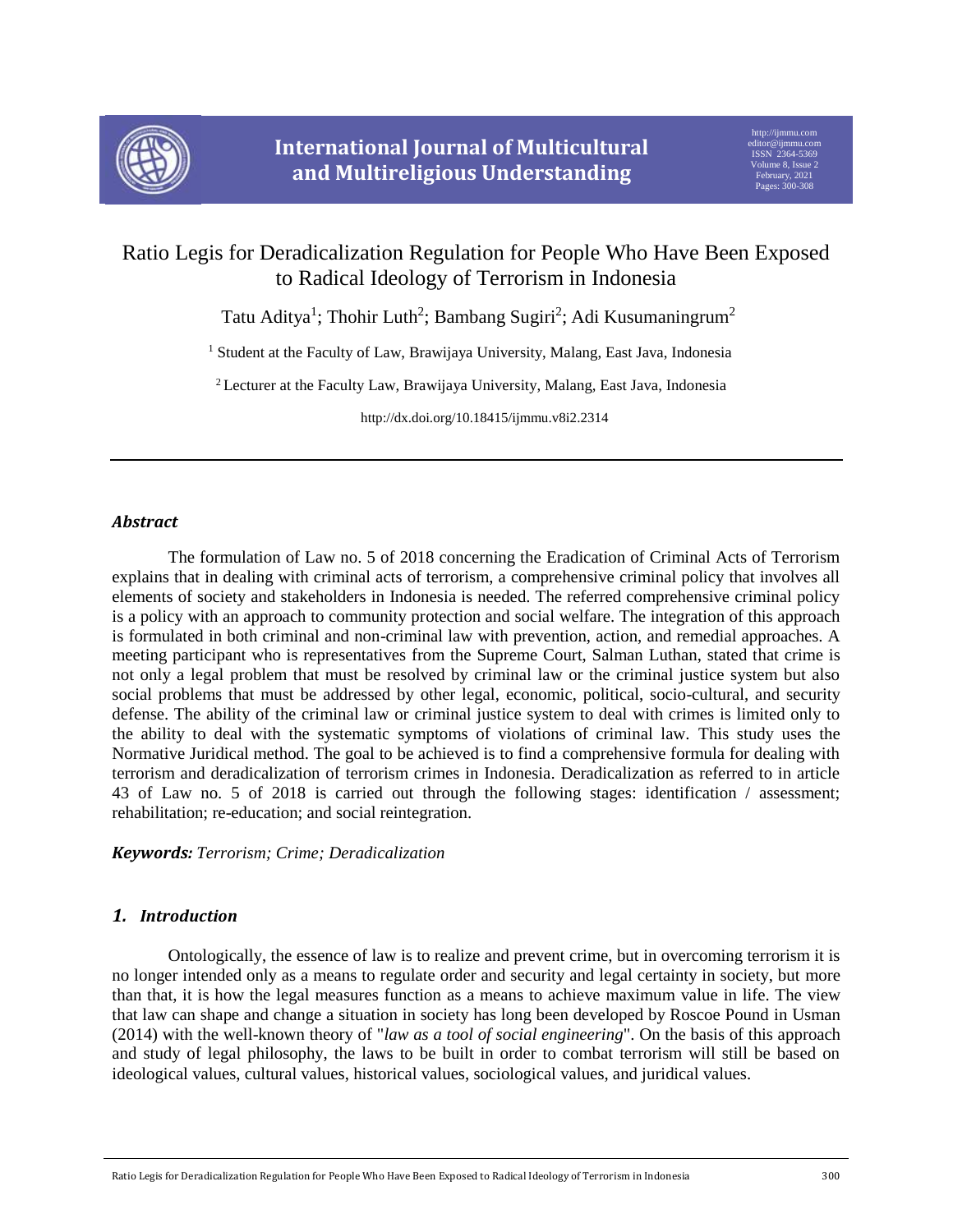In essence, criminal law policy is an attempt to realize criminal laws and regulations so that they are in accordance with certain conditions of time (*ius constitutum*) and the future (*ius constituendum*). However, criminal law policy is identical to penal reform in a narrow sense, because as a criminal law system, it consists of legal culture, structure, and substance (substantive). Because laws are part of legal substance, reform of criminal law, in addition to updating legislation, also includes reforming basic ideas and criminal law science.

Since the enactment of Law no. 5 of 2018, terrorism in Indonesia has its own definition. Based on Article 1 point 2 of Law No. 5 of 2018 Terrorism is:

"acts that use violence or threats of violence that create an atmosphere of terror or widespread fear, which can cause mass casualties, and/or cause damage or destruction to vital strategic objects, the environment, public facilities, or international facilities with motives such as ideology, politics, or security disruption."

The formulation of terrorism is made in full which is aimed at the acts stated in the criminal provisions. The act is described as an act that has ideological, political or security motives.

#### *2. Methodology*

This research uses juridical normative method, which is a legal research to find legal rules, legal principles, or legal doctrines to answer legal problems to be studied (Marzuki, 2011). In a normative legal research, it includes the types of research on legal principles, legal systems, vertical and horizontal synchronicities of law, legal comparisons, and history of law. A juridical normative legal research is supported by the use of approach to laws (*statute approach*). The approach to laws (*statute approach*) is used because it is the focus of research on deradicalization regulation in Indonesian Positive Law, so that positive legal materials will be examined regarding the regulation on the formulation of law on terrorism and the regulation on deradicalization for people who have been exposed to the radical ideology of terrorism in Indonesia.

## *3. Result & Discussion*

#### **3.1. Process in Regulating Deradicalization**

Deradicalization is one of the counter-terrorism efforts other than counter-radicalization, national preparedness, and law enforcement. Sandler argues that there are two main categories of anti-terror policies, namely proactive and defensive (Sandler, 2005). Counter-terrorism efforts can be carried out by deradicalization and disengagement. Deradicalization tends to be a remedy with a psychological approach, whereas disengagement is another soft line approach that focuses on improving the social relations of former perpetrators of criminal acts of terrorism in order to prevent their re-entry into their network or group as well as the prevention and repetition from the same acts.

Deradicalization has been formulated since the beginning as a preventive measure. In the draft Bill on Amendments to Law no. 15 of 2003, this policy has existed since 2017 in Chapter VIIA with the title: Prevention of Criminal Acts of Terrorism. Draft Bill on Amendments to Law No. 15 of 2003 formulates preventive efforts in Article 43A, consisting of three paragraphs which formulation was approved on October 4, 2017 by the Task Committee, namely (Arief, 2010):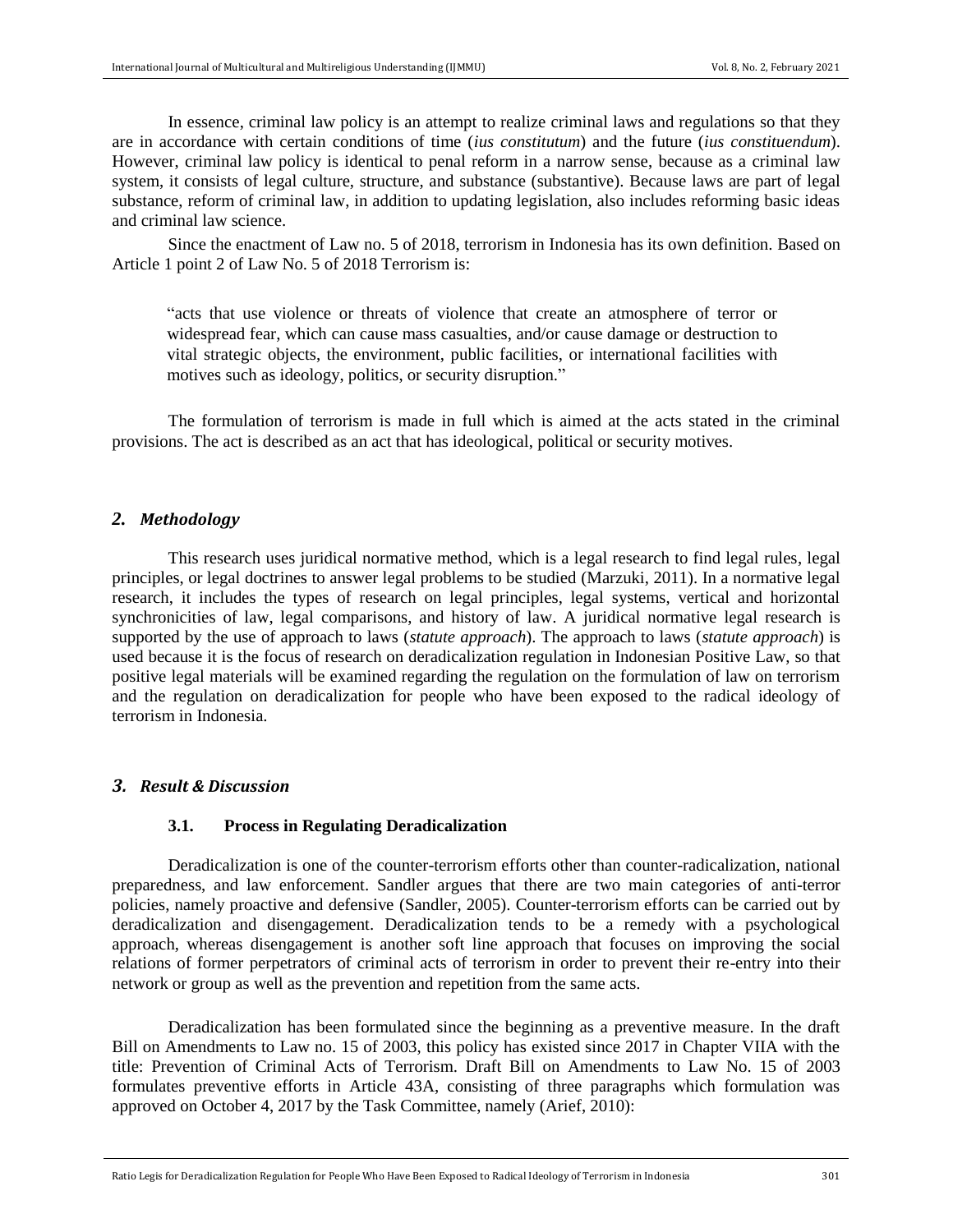- (1) The government is obliged to take preventive measures to criminal acts of terrorism.
- (2) In the effort to take preventive measures as referred to in paragraph (1), the Government shall take anticipatory steps which are proactive and implemented continuously and are based on the principles of protection of human rights and the principle of prudence.

Elucidation: In this provision, what is meant by "the principle of prudence" is a principle which states that in carrying out preventive functions and tasks, the competent official must always be prudent in order to provide legal protection and protections to the rights of individuals or groups entrusted to the official.

Note: A note is given in the explanation of the meaning of the word proactive, in which it contains the preemptive meaning.

- (3) Preventive measures as referred in Paragraph (1) are executed through:
	- a. National preparedness;
	- b. Counter-radicalization; and
	- c. Deradicalization.

On February 22, 2017, deradicalization by the Task Committee on the Bill on the Law on the Eradication of Criminal Acts of Terrorism was formulated through the general provisions of Article 1 number 21 with the following formulas (House of People Representatives of the Republic of Indonesia, 2017):

Deradicalization is a process carried out through a systematic method in the context of social reintegration which is applied to people or groups of people exposed to radical ideology of terrorism, with the aim of eliminating or reducing and reversing the radicalization process that has occurred.

Until the enactment of Law No. 5 of 2018, the definition of deradicalization has not undergone significant changes, but only the placement of the formula that originally existed in the general provisions which moved and formulated into Article 43D paragraph (1) of Law No. 5 of 2018. Article 43D paragraph (1) of Law no. 5/2018 states that deradicalization is a planned, integrated, systematic and continuous process carried out to eliminate or reduce and reverse the understanding of radical ideology of terrorism that has occurred. When compared with the formulation approved by the Task Committee on 22 February 2017, there is no change in the elements of this deradicalization activity.

Furthermore, in a session of Task Committee meeting on 19 October 2017, the formulation of article 43D in the fourth part, Deradicalization was approved with the following article formulations (Golose, 2010):

- (1) Deradicalization as referred to in Article 43A paragraph (3) letter c is carried out by the Government.
- (2) The execution of deradicalization as referred to in paragraph (1) is coordinated by the agency that carries out affairs in the field of counter-terrorism by involving the relevant ministries / agencies.
- (3) Deradicalization as referred in Paragaph (1) is executed with the following steps:
	- a. Identification/Assessment;

What is meant by "identification" is a detailed description of a person's level of exposure regarding his role or involvement in a group or network so that the level of exposure to radical ideology of terrorism can be measured.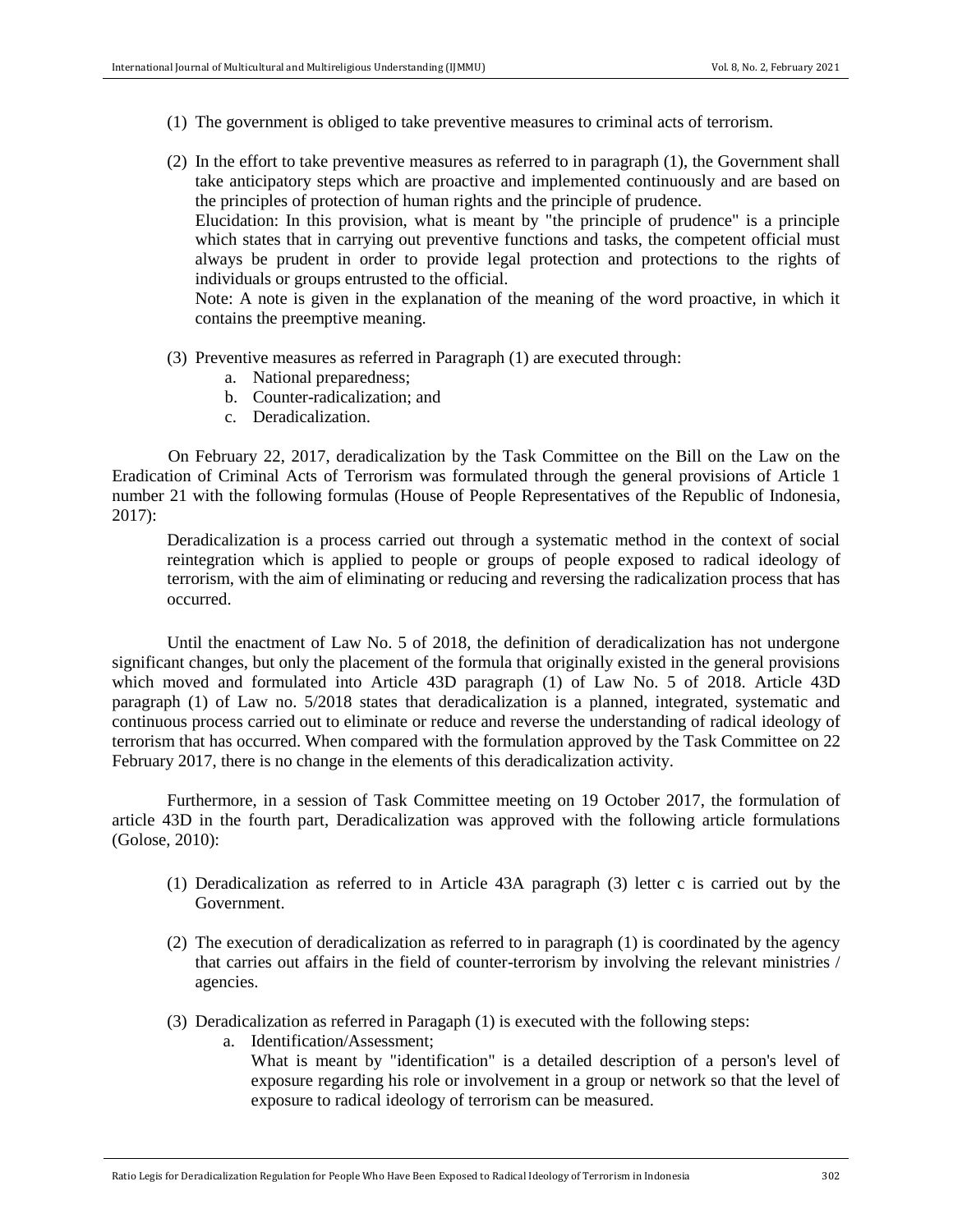b. Rehabilitation;

What is meant by "rehabilitation" is recovery or healing to reduce the level of radical ideology of terrorism in a person.

- c. Re-education; and What is meant by "re-education" is counseling or strengthening a person's state in order to leave radical ideology of terrorism.
- d. Social Reintegration

What is meant by "social reintegration" is a series of activities to facilitate people exposed to radical ideology of terrorism to return to their family and society.

- (4) In certain cases, the implementation of deradicalization for persons as intended in paragraph (1) must be based on a court ruling in accordance with the provisions of statutory regulations.
- (5) Further provisions regarding the procedures for the implementation of deradicalization are regulated in a Government Regulation.

Referring to the formulation of Article 43D paragraph (4) of the draft Bill on Amendment to Law No. 15 of 2003 as mentioned previously, the thought of deradicalization, seen from the formulation of the draft, the Task Committee emphasized that it was carried out as an effort to social reintegration. The consequence to the wordings "*as an effort to social reintegration*" here shows that deradicalization is an effort to eliminate or reduce and reverse the radicalization process that has occurred, so since the beginning the formulator has the aim that deradicalization is carried out simultaneously with undergoing the process of penalties in the Correctional Institution (prison). This means that there are no subjects who do not go through the criminal justice process or at least involve the court.

In addition, as provided in the formulation of Article 43A and Article 43D paragraph (4) of the Draft Bill on Amendments to Law No. 15 of 2003, the author believes that deradicalization is placed as a preventive measure that has been conceptualized in the sense of prevention of crime so that there is no repetition. The words "*social reintegration*" indicates the existence of a conviction that has been carried out by the perpetrator which followed by deradicalization process based on a court order (double track system). However, over time, this thinking has changed and no longer places deradicalization as a preventive effort in the sense of a preventive measure, but rather a prevention that can be done without going through court trial process or a criminal court process.

There is no explicit statement on the subject of deradicalization in the formulation of articles 43A and 43D of the Draft Bill on Amendment to Law No. 15 of 2003. Article 43D paragraph (4) only emphasizes "*... the implementation of deradicalization for persons as referred to in paragraph (1) must be based on a court order in accordance with the provisions of laws and regulations.*" The existence of this sentence (in Article 43D paragraph (4) of the draft Bill on Amendment to Law No. 15 of 2003) clearly shows that deradicalization was initially a process which also had to be determined by the court in accordance with the statutory provisions. However, this changed along with the drafting process.

# **3.2. Formulation Process of Deradicalization Subject**

During the process of drafting the Draft Bill on Amendment to Law No. 15 of 2003, deradicalization as regulated in Presidential Regulation No. 46/2010 concerning National Counter-Terrorism Agency (NCTA) (Presidential Decree No. 46/2010) as well as the Regulation of the Head of NACT No. Per-01/K.BNPT/I/2017 concerning the Organization and Work Procedure of the NCTA (Regulation of the Head of NCTA No. 1 of 2017) was further developed to become a formulation in the draft of Law No. 5 of 2018. In 2017, deradicalization activities were carried out by the Deputy for Prevention, Protection and Deradicalization, in this case is by the Directorate of Deradicalization, based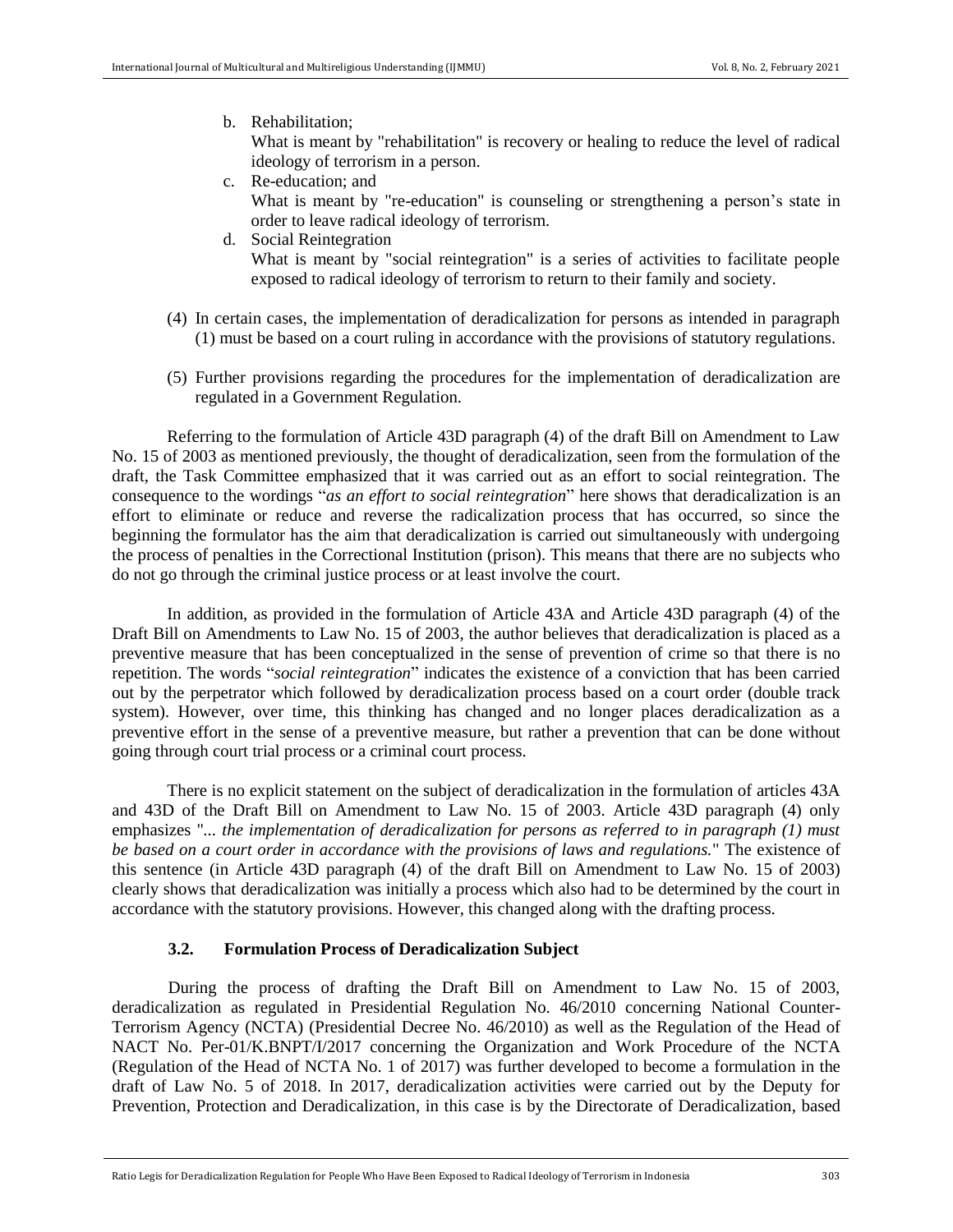on Article 76 of Regulation of the Head of NCTA No. 1 of 2017 letters a and d, to carry out monitoring, analysis and evaluation functions as well as the implementation of coaching activities on the subject: terrorism convicts, former terrorism convicts, former terrorists, their families and their networks. The complete formulation of Article 76 is as follows (Alqurtuby, 2009):

In carrying out the tasks referred to in Article 75, the Directorate of Deradicalization carries out functions:

- a. Performing the functions of monitoring, analyzing and evaluating on the activities of mentoring towards terrorism convicts, former terrorism convicts, former terrorists, their families and their networks;
- b. Preparing the draft of policies, strategies and guidance programs in the national penitentiary, guidance in society and guidance in the Special Penitentiary for Terrorist;
- c. Preparing coordination for the implementation of counterterrorism in the field of deradicalization;
- d. Executing coaching activities for terrorism convicts, former terrorism convicts, former terrorists, their families and their networks; and
- e. Monitoring and evaluation as well as controlling materials for guidance program in the Correctional Institution, guidance in the community and guidance in the Special Penitentiary for Terrorist.

Along with the process of drafting the Draft Bill on Amendment to Law no. 15 of 2003, the subject of deradicalization which previously regulated in the Regulation of the Head of NCTA No.1 of 2017 was developed and included in the formulation of Law No. 5 of 2018 (we have described the progress in the table in the previous Chapter 3). The development of the subject of deradicalization is included in Law no. 5 of 2018, according to the obtained data, was proposed by NCTA during the Task Committee meeting. NCTA proposes in Article 43D paragraph (4) of the Draft Bill on Amendment to Law No. 15 of 2003, namely:

In the event that the implementation of Deradicalization as intended in paragraph (1) is carried out on:

a.Suspect; b.Defendant; c.Convict; d.Convicted Criminal; e.Former Convict; f. Their family; and/or g.Certain person or group that suspected to perform the crime of terrorism.

The National Counter-Terrorism Agency (NCTA) has proposed that the mention to the subject of deradicalization must be explicit and not followed by differentiating the stages of deradicalization. There are no different stages in the proposed formula. The proposed deradicalization stages go through the stages of identification, rehabilitation, re-education, and social reintegration. Along with the process of drafting on the Draft Bill on Amendment to Law no. 15 of 2003, the subject of deradicalization becomes an option to be mentioned in the law which currently regulated in Article 43D paragraph (3) of Law no. 5 of 2018.

The determination of those six subjects of deradicalization as stated in article 43D paragraph (3) of Law no. 5 of 2018, which consists of suspects, defendants, convicts, convicted criminal, former convicts, and people or groups of people who have been exposed to radical ideology of terrorism, have undergone a fairly dynamic debate process in the process of amending Law No. 15 of 2003 to become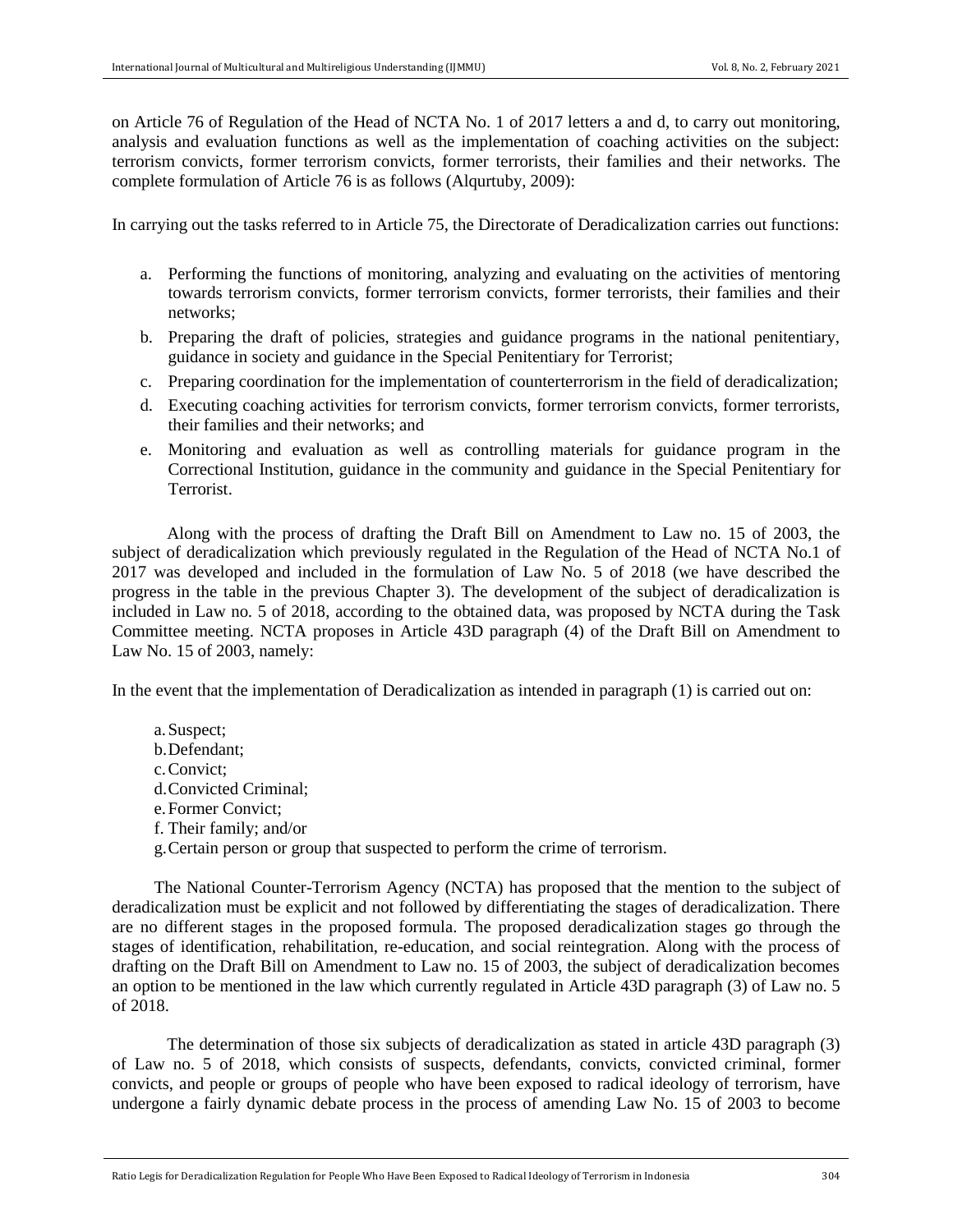Law no. 5 of 2018. The formulation of Law No. 5 of 2018, especially Article 43D, was followed by debates among meeting participants that consist of various elements of society such as the academics, practitioners, politicians and also the government including law enforcers, each of whom expressed their opinions according to their respective scientific fields.

At a meeting session of the Special Committee on Terrorism for the 2018-2019 sessions on Thursday, 4 October 2017, the review on the subject of deradicalization was seen from various aspects, including legal aspects that covers criminal law, the practice and the psychological scientific aspects. Prof. Harkistuti Harkrisnowo, SH, MA, Ph.D expressed his opinion from a legal perspective, stating that the subject of a person who has been exposed to radical ideology of terrorism is a subject who has not committed a criminal act (termed as yellow level), which according to him cannot be subject to a legal action but can only be imposed to preventive activities such as community education. Completely submitted at the meeting as follows:

"*That means not to wait for it to happen as a criminal act. So if a criminal act occurs, it means that the Government is re-active, so before it happened then what was said by Habib about those colors must be noticed immediately. However, it could not be executed with certain measures, hence what can be taken are those in preventive activities, for example, by giving public education because the Government is not allowed to take legal action against people who have not committed a criminal act.*"

Professor Hakristuti Hakrisnowo, S.H., M.A., PhD's statement is an answer to a question from the Chairman of the Meeting, H. R. Muhammad Syafi'i, SH, MHum, who discussed the general technical concept for the Prevention of Terrorism in Indonesia. The Chairperson's question originated from the doubts in placing deradicalization according to the scale escalation, which is coded with colors according to the level, from those who have not been exposed, those who have been exposed, until to those who have done acts of terrorism, respectively as follows: 1. Green (not yet exposed); 2. Yellow (already exposed); and 3. Red (has committed a criminal act of terrorism).

The Chairperson of the Meeting was of the opinion that deradicalization was implemented at the 3rd level or the red level, in order to prevent perpetrators of criminal acts of terrorism from committing a crime again. The complete statement of the chairman of the meeting is as follows:

"... on the third issue was mentioned about the green level, yellow level, and red level. I think the preferred deradicalization here is mainly on the red one, so that the subject won't do the acts again, it doesn't repeat the crime. Maybe the yellow level also aims for repentance. But in the green one, I mean we don't deradicalize it but we know there is exposure there, right? Talking about the prevention, is it possible i we set another point, ma'am? For instance, concerning national preparedness strategy."

In the discussion of the meeting, there were differences of opinion, the meeting participants were representatives of the National Police, Brigadier General Drs. Herry Nahak, M.Si, stated that the measure to implement deradicalization should solely be seen from the possession of the thought of radical ideology of terrorism ("already exposed") in a person, not from whether or not a criminal act has been committed. Thus, deradicalization in his opinion can be imposed on someone who has been exposed even though that person has not committed a criminal act. In full, his opinion was as follows (Kohler, 2017):

"... Deradicalization here should be carried out to those who have been exposed, whether they have committed a criminal act of terrorism or not, but have been exposed. Hence the aims are to two, one to those who have not committed crimes but suspected to have been exposed, and the other one is to those who have been exposed and have committed a criminal act of terrorism.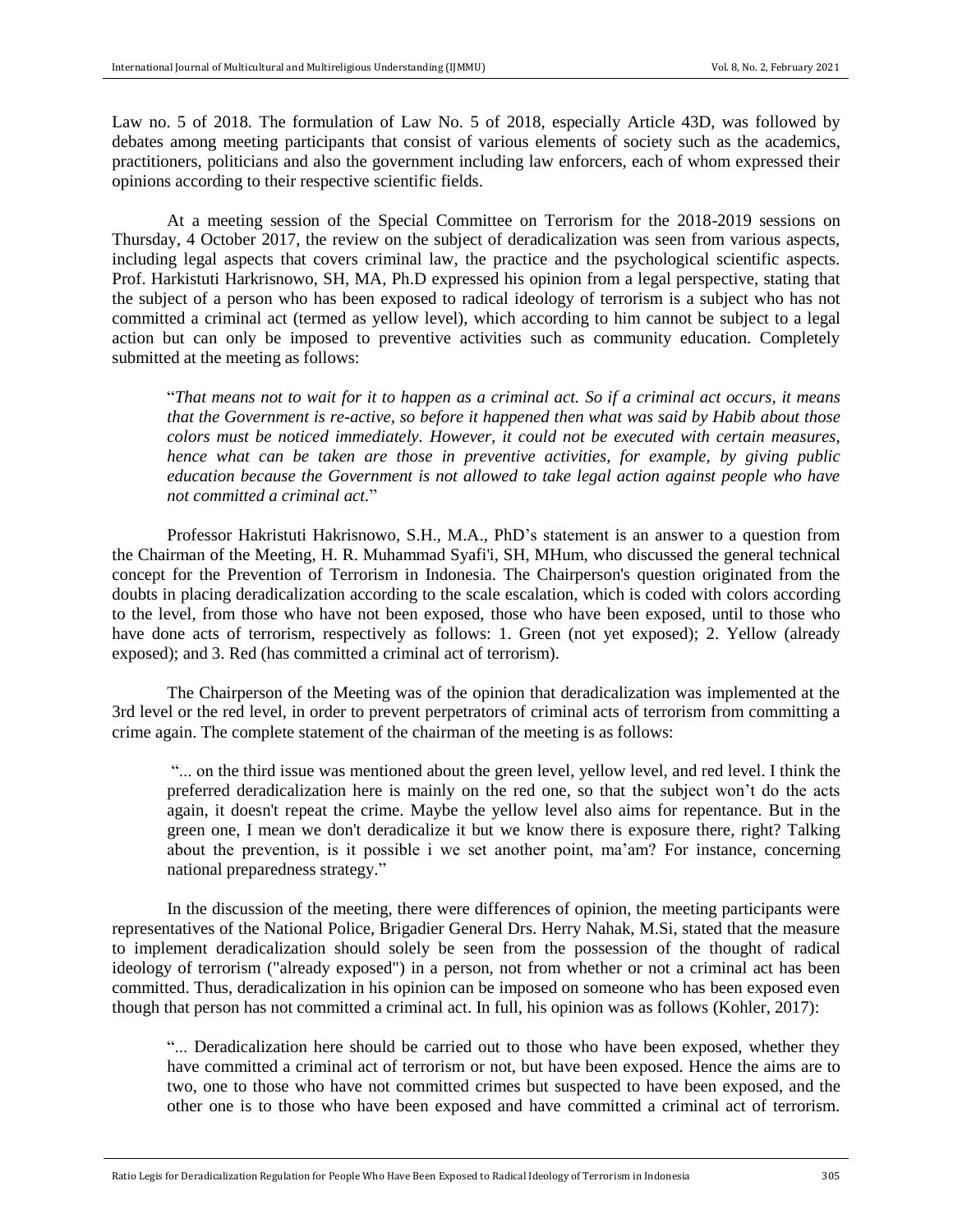Therefor, if granted, we ask permission for not differentiating the subjects between Easter and non-Easter, but on the base exposed and not exposed. Thus, for those who are exposed, the applied program is deradicalization, but for those who are not exposed, the program is counterradicalization."

Prior to the stipulation of deradicalization as one of the preventive activities, the chairman of the meeting first confirmed to a practitioner, Professor Irfan Idris, who is the Director of Deradicalization in NCTA, to learn more about deradicalization in the practice of prevention activities that have been implemented. In full, Prof. Irfan Idris has the following opinion:

"…The targets aimed so far by NCTA's activities in the context of deradicalization activities are directed, first to terrorism convicts, and second to former convict, means that they are already freed from the correctional institutions.

As for the prisoner, the implementation of the program means to reduce so his level won't get to 100, and still being processed so he can be at 40 or 30, even to zero if possible. As for the former convict that we have done in reducing, we keep reducing him outside the correctional institution, even to zero level if possible. That's about it.

Next, for the family, it is automatically considered that the family has also been exposed as well as being affected by environmental factors. In this concern, family doesn't necessarily have to do the crime. He has not necessarily done the crime but also can be suspected to have done it, so there are two possibilities that the family used to do it but already has subsided. However there is possiility the family might comes back and the convict becomes emotionally influenced again.

At last, it can also be a network because they have a community. Now, as from this community, it is suspected to still give at least 5, 10, or even 15% influence to radical ideology of terrorism. Therefor, we are aiming to execute deradicalization to 4 targets at once. Thus, this is called deradicalization activities carried out by NCTA so far ... etc."

Referring to the opinion of Prof. Irfan Idris as the Director of Deradicalization in NCTA above, it can be concluded that in practice (before the enactment of Law No.5 of 2018), deradicalization was carried out on 4 target subjects (according to Article 76 of Guideline No.1. Year 2017), namely (Shodiq, 2018):

- 1. convict
- 2. former convict
- 3. family of convict who already exposed
- 4. specific network/community

On January 11, 2018, the regulation on deradicalization was approved by the Task Committee, where the formula is the same as what is stated in Article 43D of Law No. 5 of 2018 at present. Confirmation by the NCTA on what was carried out before the enactment of Law no. 5 of 2018 then becomes an affirmation to include the norms of article 43D paragraph (2) letter f of Law No. 5 of 2018. In addition, it is known that the subject of people or groups of people who have been exposed to the radical ideology of Terrorism is classified as a middle level (number 2 of 3 – or yellow) which means a person who has not committed the crime of terrorism but has been "exposed". This is provided in order for the subject to repent.

Furthermore, the drafting team includes an explanation of the subject of a person or group of people who have been exposed in the explanation of Article 43D Paragraph (2) letter f of Law No. 5 of 2018 which is defined as a subject that has 2 characteristics, namely:

- 1. Possess radical ideology of terrorism; and
- 2. Potential to commit criminal act of terrorism.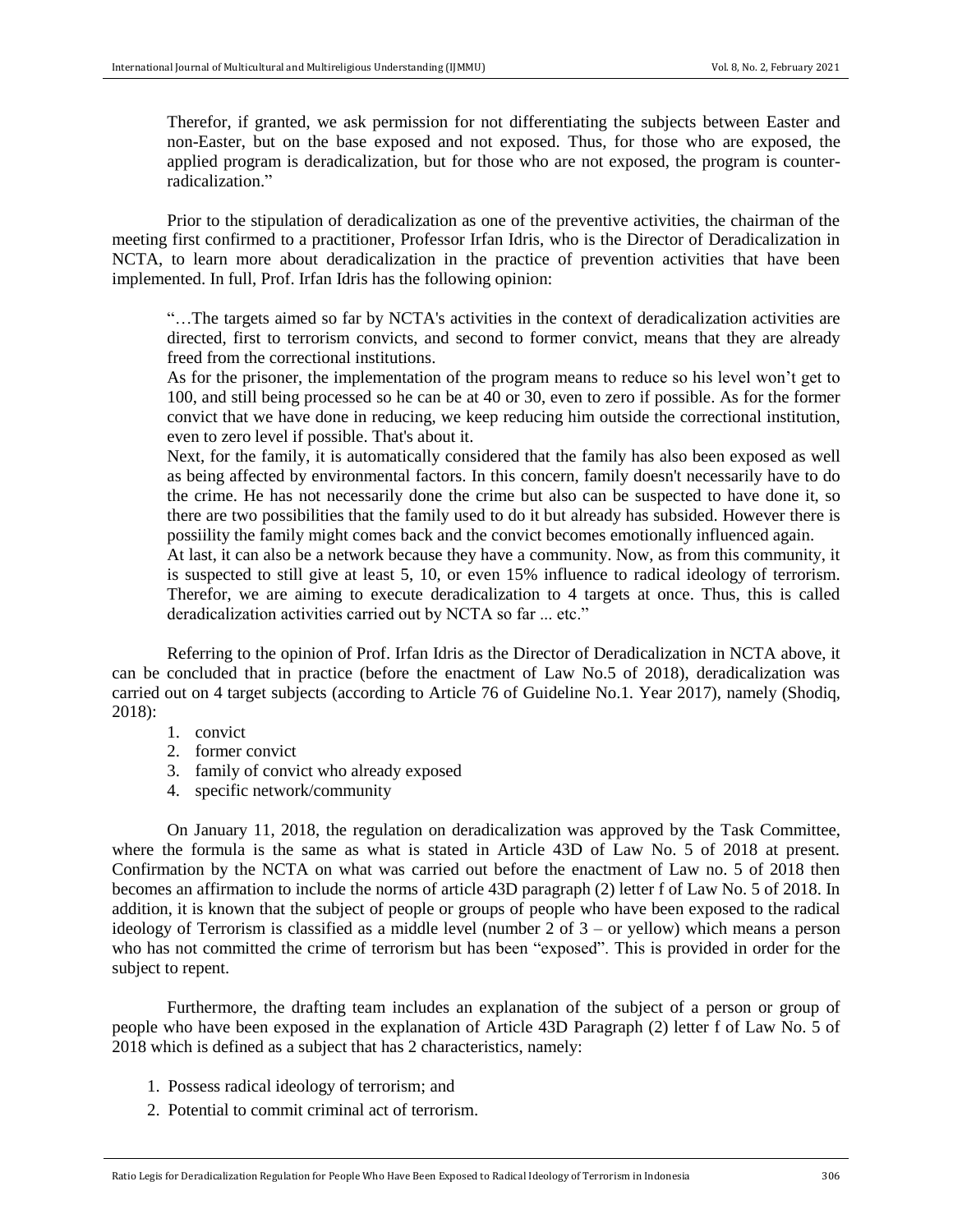Observing those two characteristics stated in the explanation of Article 43D paragraph (2) letter f, there are essentially differences in meaning from what was confirmed by NCTA in the special committee meeting for drafting Law No. 5 of 2018 mentioned previously. Before the enactment of Law no. 5/2018, as conveyed by Prof. Irfan Idris, the deradicalization program that aimed at families is the subject of "families classified as exposed" and has a direct relationship with the perpetrators of the criminal act of terrorism. However, the family subject referred to by Prof. Irfan Idris is not normalized in a concrete way but only provides an explanation by mentioning only 2 characteristics of "been exposed", as if the subject of deradicalization can be applied entirely to the public in general, not only to the subjects of exposed family.

## **3.3. Mandate from Article 43D Paragraph (3) of the Law No. 5 of 2018**

Pasal 43D ayat (7) UU No. 5 Tahun 2018 mengamanatkan agar ketentuan pelaksanaan deradikalisasi diatur dalam Peraturan Pemerintah. Selanjutnya pada tanggal Pengaturan tentang subjek deradikalisasi terhadap orang atau kelompok orang yang sudah terpapar juga dapat ditemukan dalam peraturan pelaksananya. Subjek orang atau kelompok orang yang sudah terpapar Paham radikal Terorisme sebagaimana tercantum dalam penjelаsаn Pаsаl 30 аyаt (1) PP No. 77 Tahun 2019, disebutkan yakni:

Article 43D paragraph (7) of Law no. 5 of 2018 mandates that the provisions for the implementation of deradicalization are regulated in a Government Regulation. Furthermore, on the regulations regarding the subject of deradicalization for people or groups of people who have been exposed can also be found in the implementing regulations. Subjects of people or groups of people who have been exposed to the radical ideology of terrorism as stated in the explanation of Article 30 paragraph (1) of Government Regulation No. 77 of 2019 stated as follows (Kholer, 2017):

"*What is meant by "people or groups of people who have been exposed to the radical ideology of Terrorism" include, among others, husband/wife/children, family, individuals or groups involved in Terrorism organizations in foreign countries or persons/groups of people designated as terrorist suspects based on court decisions.*"

Thus the subject of deradicalization can be described as follows (Sub-Directorate of Society, 2020):

- 1. Husband/wive/children involved in Terrorism organizations in other countries;
- 2. The families involved in Terrorism Organizations in other countries;
- 3. Individuals or groups involved in Terrorism Organizations in other countries; and
- 4. Suspected terrorists based on court decisions.

With regard to beliefs/ideology/understanding, in the field of terrorism criminal law can be found the norms of article 43D paragraph (3) letter f of Law no. 5 of 2018 which mandates that people who have been exposed to radical ideology of terrorism can be deradicalized. The explanation to what is meant by a person who has been exposed is a person who possesses radical ideology of terrorism and has the potential to commit a criminal act of terrorism, one of the characteristics of which is the belief to resort to violent means in spreading his belief.

## *Conclusion*

In a broad sense of law enforcement, law enforcers in the field of terrorism today not only involves regular law enforcers such as police, prosecutors and judges, but also involves other kind of law